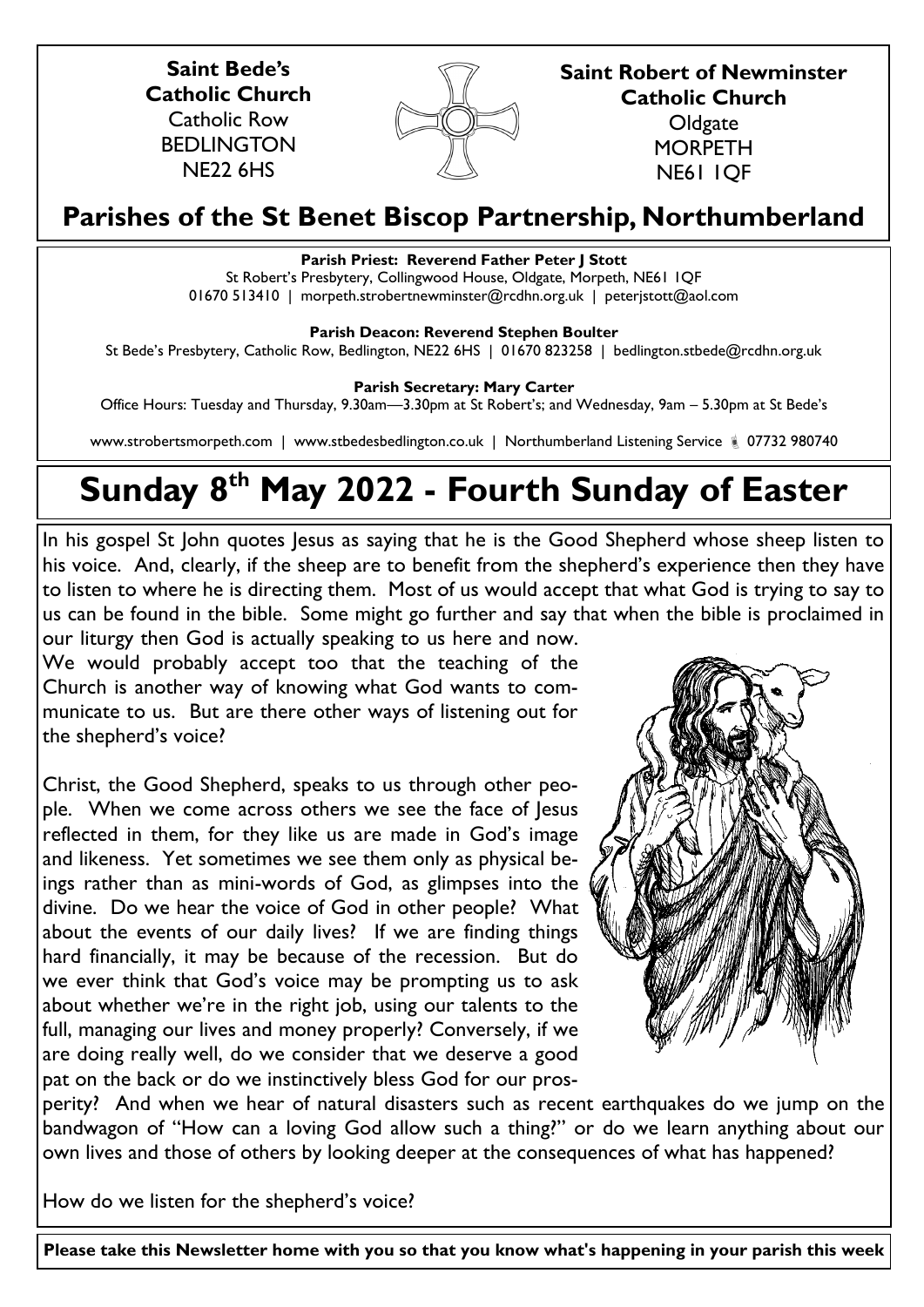

At this time of the Church's year, we are asked to pray for new Members of the Church; Vocations; The Right Use of the Media; the Church; Human Work: Please pray for those we know who are unwell, as well as the many who have no one to pray for them; for those in hospital; for many people who have COVID-19 at the moment; for all who have died recently, including **Raymond Lamb** [Edinburgh Drive, Bedlington]; **Maureen** 

**Taylor** [Ashington]; **Peter Shepherd** [Morpeth]; **Sheila Webb** [Foxton Court, Morpeth]; and for all whose anniversaries occur at this time.

# **Offertory Collection 30th April / 1st May** St Bede's Church **£193.80** - / St Robert's Church - **£310.73**

#### **Sick and Retired Priests Collection**

The Sick and Retired Priests Collection remains open until Sunday 15th May. If anyone wishes to make a further donation please hand in to the Presbytery in an envelope marked 'NBF: Sick and Retired Priests' Fund'. Many thanks to those who have already contributed or completed Standing Order Forms.

#### **Little Sisters of the Poor Appeal**

There will be a special retiring collection in our churches tis weekend,  $7<sup>th</sup>$  /  $8<sup>th</sup>$  May, for the Little Sisters of the Poor. The Little Sisters at St Joseph's Home in Newcastle are finding the current economic climate increasingly more difficult. The emergency lockdown measures they

have had to implement to aid efforts to fight the COVID-19 pandemic and keep their residents safe, have had a massive impact on their fundraising activities and



the charitable donations they rely on to meet the ever increasing daily running costs of the Home. The collection will help them continue their work of caring for the Elderly. If you wish to make a private donation, cheques can be made payable to 'Little Sisters of the Poor' can be sent to: St Joseph's Home, Westmoreland Road, Newcastle upon Tyne, NE4 7QA. Alternatively, secure, online donations can be made by visiting: www.littlesistersofthepoor.co.uk/donate-here/

#### **World Day of Prayer for Vocations**

The World Day of Prayer for Vocations is held each year on the Fourth Sunday of Easter. In the Gospel of John read on this Sunday, in each of the three years, Jesus speaks of himself as the Good Shepherd. The Good Shepherd who has come so that people may have life to the full, the one who lays down his life for his sheep, the one who knows his sheep — they recognise his voice. As Catholics, we firmly believe that God has a plan for our lives! He calls some to marriage, some to the priesthood, and others to religious life or to live as generous single people. Fully living our own vocations—and teaching young people how to discern God's call—is a serious duty, but also a joyful one. During this week, please encourage the young people in your life—children, grandchildren, students, and friends—to be open if God calls them to priesthood or religious life.

### **Catholic Women's League**

We offer our congratulations to the Catholic Women's League who are celebrating their Sixtieth Anniversary this year. They be holding their 60<sup>th</sup> Anniversary Lunch on Tuesday 10<sup>th</sup> May, at 12.30pm in St Robert's Church Hall.



#### **Confessions**

If you have been away from Church throughout the pandemic, you may



feel the need to go to Confession before receiving Holy Communion once again. Please remember that we have  $\frac{1}{3}$  Confessions on a Saturday morning at St Robert's Church and a Saturday evening at St Bede's Church. You can also ask anytime if you need to go to Confession.

#### **St Robert's Hymnbook Amnesty**

Do you have one of our hymnbooks at home? You may have accidentally removed a hymn book from the church … we've all done it! If you have one (or more!) hymn book(s) at home, do please return to the church. Hymn books are expensive and we prefer not to have to buy more. Thank you.



#### **Parish Catechists for First Holy Communion**

I am looking for a few people from each church to help prepare our children for First Confession and First Holy Communion from September onwards. Just as we do for Children's Liturgy we need some leaders and some helpers. Obviously a little experience is helpful but not



necessary. We have all benefitted over the years from  $T$ Faith... | Ilecessary. The nare and parishioners who have passed on their faith to  $\left| \overline{P} \right|$  as it on! us and now we need to continue to do this for our young people. If you would be willing to help, please  $\frac{1}{\text{Catechists needed}}$  speak to Fr Peter as soon as possible or send an email to the parish office with your details. Obviously DBS

checks have to be made before anyone can begin this important parish role, hence the need to start this now. Also if there are any teachers in the parish or parents from previous years willing to do this, then that would be wonderful. We have children in our parishes who go through the normal preparation process but we also sometimes have children who are not in the catholic school system and sometimes children and families who are older and who need a different form of instruction and so we need to have people available to give this religious instruction as well.If anyone can help, or for further information, please contact Fr Peter.

#### **First Holy Communion Masses 2022**

First Holy Communion Masses will be held on Saturday 18th June at St Robert's Church at 10am and Saturday 25th June at 10am at St Bede's Church. Please pray for all the families involved. First Confessions will be arranged very soon.

#### **Faith In Action Awards**

Children in Year 6 at St Bede's School are taking part in the "Faith in Action Award" Bronze Level. As part of the award, the concluding

stage of the award is moderation. It is recommended that members of the parish would help moderate the children's final piece of work (which can take the form of a piece of art, writing, presentation, as well as looking at their reflective journal. The expectation would then be to give some written feedback to each child (only a few sentences). This would be done where the volunteers would



come into school and we would collectively moderate the work. There would then be a presentation and celebration event where the children would receive their feedback and their FIA pin. School are looking for between 3-6 volunteers from the Parish to help them. Please let Fr Peter know if you are able to help.

#### **Keyholder role**

We are very fortunate at St Robert's to have a couple of parishioners who open up the Church every day, but if someone from St Roberts Parish would like to take on the role of a keyholder, *to close the church each afternoon,* c4pm/4.30pm, please speak to Fr Peter as soon as possible.

#### **Parish Finance Committee**

Matt Boyle recently stood down as the Chair of St Robert's Parish Finance Committee. Matt has been Chair of the Finance Committee for many years and was especially involved in the raising a great deal of the finances via Heritage Lottery Funding for all the repairs to the Church Tower stonework and the new church roof at St Robert's. We offer our thanks to Matt for his many years of active involvement with the Finance Committee. It is greatly appreciated. Our New Finance Committee Chair is Linda Hood and we offer her our thanks for accepting this responsibility. Mrs Mary Laux also stood down from the Finance Committee recently and we thank her particularly for her work preparing the monthly and annual financial returns. Obviously our Finance Committee now needs a couple of new members. Do you have any background in finance or accounting that would be a great asset to our Finance Committee? Are you a financial guru? Please speak to Fr Peter if you feel you could offer your help. Likewise, if there is anyone with similar financial experience or background at St Bede's Parish, and you would be willing to get involved in your parish at Bedlington, please speak to Fr Peter.

#### **Services of Word and Communion**

Services of Word and Communion have resumed in both Churches, on days when Mass is not celebrated. These are short simple services with the readings and prayers of the day, with everyone also able to receive Holy Communion.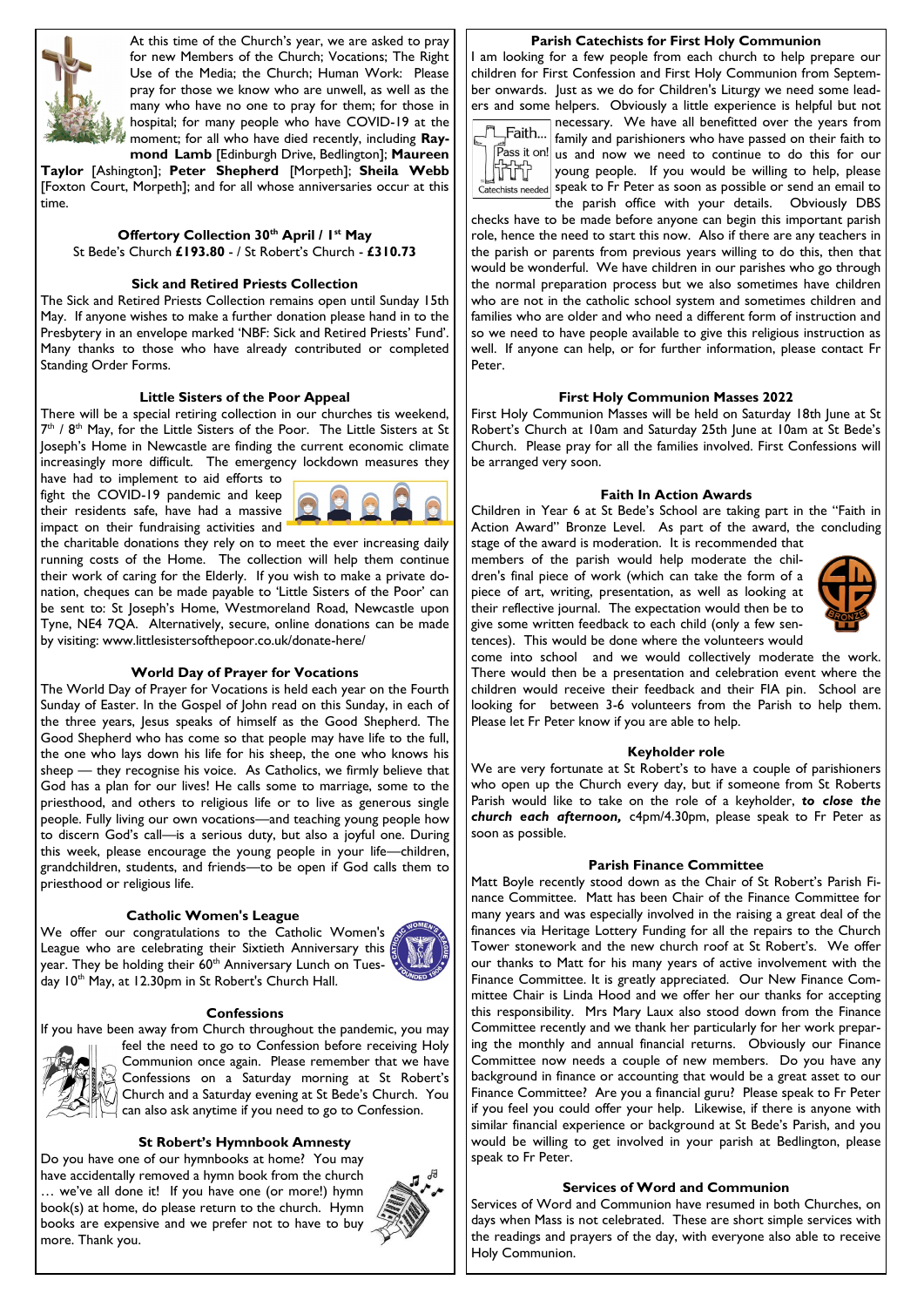#### **St Bede's Volunteer required**

We are looking for a volunteer from the Vigil Mass at St Bede's Church who could take on the responsibility of selecting hymns, programming and playing our electronic hymnal each week. If someone is willing to be committed to this please speak to Fr Peter.

#### **Children's Liturgy Group**

There is Children's Liturgy this weekend once again, at the Vigil Mass at St Bede's Church and the 9am Mass at St Robert's Church. We encourage all Children at school, up to Yr5 to join the Children's Liturgy Group. Children older than that should remain in Church for Mass.

#### **Teas and Coffees**

Teas and Coffees are now available after the Vigil Mass at St Bede's Church and also after the 9am Mass at St Robert's. All Welcome.

#### **Altar Servers Needed**

If any young people are willing to become Altar Servers at either St Bede's or St Robert's Churches, please contact Fr Peter as soon as possible. Many Thanks to those who have already responded.

#### **The Three Cs**

The Three Cs is a coffee club with a difference! We invite you to join our Three Cs club and enjoy a **C**offee, a **C**hat and **C**onversation with God. We have two hours of fun—including a sing-song, a chat and share refreshments together. The afternoon ends with a short period of prayer. Better still, you don't need to pay a subscription! It's all on the house! The Three Cs meets every alternate Monday. Looking forward to having you with us for the first get-together in the Parish Hall on **Monday, 16th May at 2pm.**

# **May, the Month of Our Blessed Lady**

May is the month of Our Lady. Please try to pray the Rosary throughout this month. May 13th is the anniversary of the apparition of Our Lady to three shepherd children in the small village of Fatima in Portugal in 1917. As wee recently consecrated Russia and Ukraine to the Immaculate Heart of Mary, on this day pray the Rosary for peace in Ukraine.



#### **Adoration of the Blessed Sacrament** We have Adoration Monday to Friday at either St Bede's

Church or St Robert's Church, from 9.25am for half an hour

#### and on Saturday after Mass. Adoration is a wonderful opportunity to adore Jesus in the Blessed Sacrament exposed on

the Altar and a great chance for quiet personal prayer in the presence of Jesus.

#### **Bonus Ball**

The members of the CWL will be running a Bonus Ball from 28<sup>th</sup> May until  $31^{st}$  July, £10.00 for 10 weeks, in aid of parish funds. To take part: put £10, your name and telephone number into an envelope marked 'Bonus Ball' and leave at St Robert's Presbytery or the CWL at Church on Sunday 8th, 15th and 22nd May. The weekly winner will receive £25.

#### **Morpeth Fair Day—12th June**

*Advance Warning* … Please note that the organisers of Morpeth Fair Day will be putting an order forward to Northumberland County Council for the full closure of 'Oldgate' to all traffic on Fair Day, so making it difficult to get to our car park. This will be particularly difficult for those who need transport to get to church because they are disabled and for those who are not able to walk far.

#### **The Wednesday Word**

The Wednesday Word is a great way to reflect on the readings for Sunday. Their website contains both Parish leaflets and leaflets for School. Check out their website wednesdayword.org.uk

#### **New Parishioner and Updated Information**

Are you new to the Parish? Have you completed the "Keeping in Touch" form with your details? Are you a regular parishioner who has moved house and need to update your details? Please complete one of the forms available at Church and send back to us. If you want this form emailed to you, please let us know and then you can complete it on your own computer and email it back to us.

#### **Mass for the Celebration of Marriage**

Bishop Robert will celebrate a Mass on Saturday 21st May at 12pm at St Mary's Cathedral, Newcastle, to celebrate Marriage and Family Life.



Everyone is welcome to join in and no booking is required. If you are celebrating a special anniversary and would like a certificate, please scan the QR code or visit: bit.ly/3NTqjoC. This Mass is open to everyone but also to engaged couples prepar-

ing for marriage, those who have been married since our last Mass in 2021 and all married couples. We include those widowed and bereaved who were unable to visit wives and husbands in hospital and homes prior to their deaths. In these unprecedented times, we remember couples in crisis and individual adults and children experiencing difficulties and abuse in their family relationships. We wish all to know that no -one is forgotten and that the Sacramental life, despite our Covid experiences over the past two years, is very much alive and prayed for.

#### **Stella Maris (Apostleship of the Sea)**

Stella Maris is holding a Day of Prayer & Pilgrimage to the Holy Island of Lindisfarne on Saturday 4th June 2022, led by the Rt Rev Paul Mason. The pilgrimage starts at 12 noon. All are invited. Please check tide times. Celtic Prayers on the Green 12noon; Concelebrated Mass in St Mary the Virgin Church 3pm; Saturday Safe Crossing Times 9:10am – 5.05pm. Parish groups, families & individuals all welcome. For further information please contact Regional Port Chaplains Paul Atkinson (07906 212 426) or Peter Barrigan (07713 924 504)

#### **Cards at Cheap Prices**

Our churches have a selection of cards available for many occasions. The good thing about our cards is their price! They are much cheaper than anywhere else and the quality is just as good. Obviously most of them have a religious theme, but why go anywhere else? If we don't have it, ask and we'll look into see how we can get new stock!

#### **Preparing for Baptism**

The next Baptism Preparation Meeting will be held on 12th May at St Bede's Church, Bedlington at 6.30pm. Parents requesting Baptism for a child are asked to contact us to make arrangements to attend this Meeting. Please telephone the Presbytery to speak about Baptisms, it is so more personal than an email. *Better still, speak to Fr Peter or Deacon Stephen after Sunday Mass.*

**Holy Island Vinnie Camp 2022 - Volunteers urgently needed** Holy Island Camp will be running holidays for children in 2022. Our helpers are all volunteers and in order to go ahead successfully in 2022 we urgently need new volunteers to help in the kitchens, preparing food, washing up and clearing the dining hall. We also need caretaking staff who would be able to carry out a cleaning role. The work is tiring but also fun (you would be joining an established and very welcoming team) and the young people benefit enormously from a traditional seaside type holiday. The commitment can be for as little as three days a year in Term Time or more if you are able to help on multiple weeks or through the Summer Holidays. Camp 2022 will run for the first two separate weeks of the Summer Holiday and the last two. All helpers will be required to obtain a free Diocesan DBS check and some training. If you are interested, please visit our website https://www.svp.org.uk/ microsite/holy-island/about-camp

#### **Donations for Food Banks and Refugees**

The Diocesan Justice and Peace Group need donations to support refugees and asylum seekers. If you can help with any of the following items, please leave in the box in the Church porch. Tinned Tomatoes; Chickpeas; Tinned Fish (e.g. tuna); Biscuits, Rice, Sugar, Toilet Roll, Shampoo, Shower Gel, Soap, Deodorant, Toothpaste, and Toothbrushes. Local Foodbancks also need some support. We now have an extra box *[with a red lid]* at the entrance of St Robert's Church for the Wansbeck Valley Foodbank and the food bin for the Matthew Project is at the entrance of St Bede's Church. Donations of all non-perishable food items are welcome to be placed into the bins for those less fortunate than ourselves.

#### **Newsletter by Email**

Could you help us offset our carbon footprint by receiving the Newsletter by email. You will receive the e-version newsletter on a Friday evening rather than waiting for the paper copy at Sunday Mass. Email us with your details.